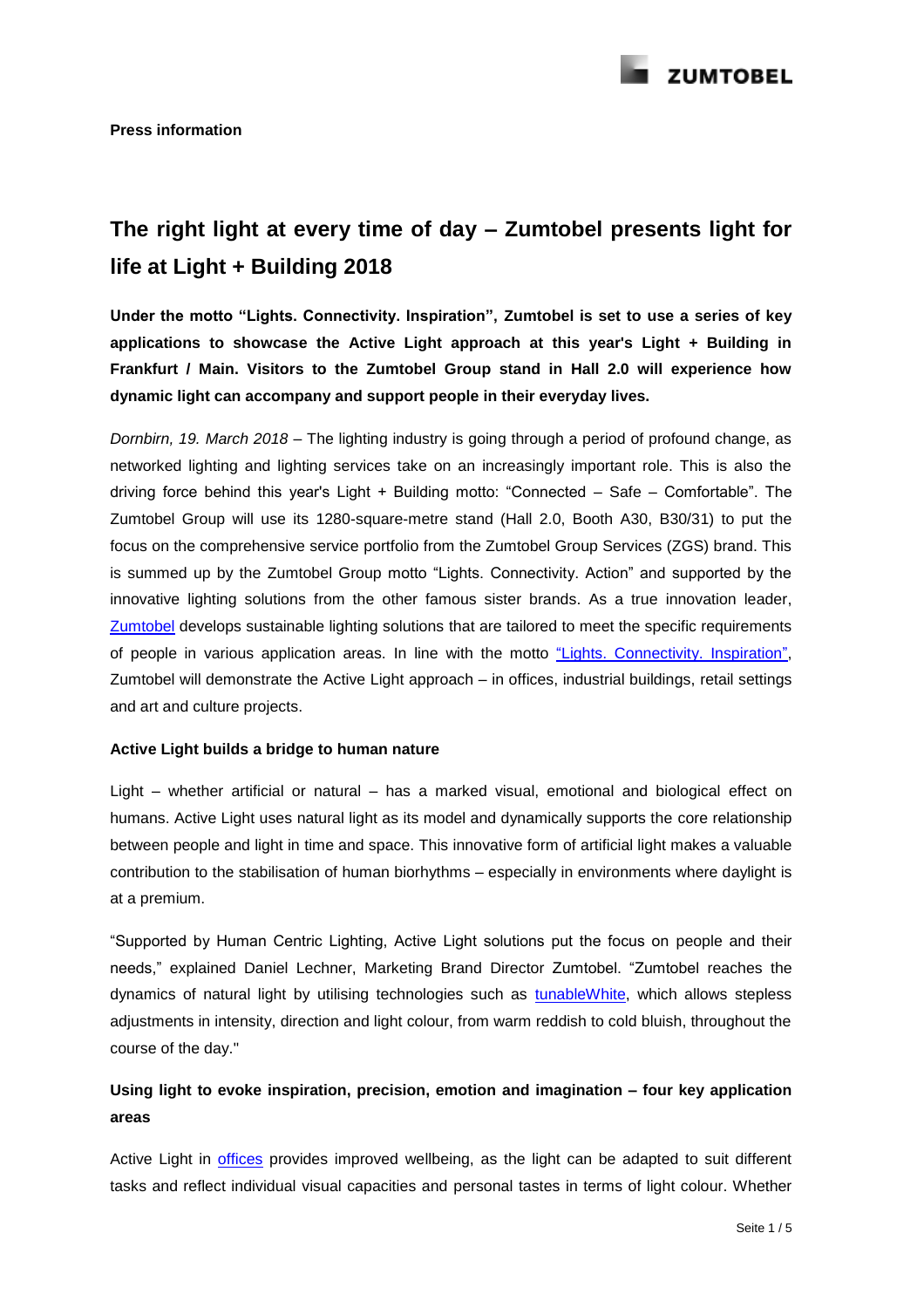

working at a screen, engaging in a creative exchange with colleagues or doing some concentrated reading – versatile control options mean that the office solution can be adjusted depending on the current activity and individual user preference. Active Light adds a dynamic lighting element to the everyday office life, positively influencing cognitive performance and fuelling creativity and inspiration. This concept also supports human biorhythms with the targeted use of dynamic lighting moods throughout the day.

The best possible light is essential in [industry](http://www.zumtobel.com/com-en/active-light-industry-engineering.html) to make sure that production processes can run without interruption. These kinds of applications therefore demand light that is as versatile as the tasks associated with industrial manufacturing, which is why Active Light helps workers and supports activity-based lighting. Intelligent lighting systems and sensors are combined to deliver the right light for each situation, actively boosting safety, precision and quality. For example, a delicate assembly process would benefit from additional lateral light, with the option to increase the illumination level for visual inspections. When it comes to shift workers, Active Light can also contribute to a customised sleep-wake cycle by adjusting light intensity and colour – much to the relief of shift workers. This strengthens the feeling of wellbeing and enables employees to enjoy restful and regenerative sleep.

In the world of [retail,](http://www.zumtobel.com/com-en/active-light-presentation-retail.html) light can be harnessed to shape unique shopping experiences. On the one hand, Active Light appeals to customers on an emotional level by using their preferred lighting moods to put people at ease and thereby increase the amount of time spent in the store. On the other hand, products and brands are presented in the best possible way, directing lines of sight and enabling better customer orientation. The improved perception of consumer offers has an influence on the quality assessment and, as a logical next step, the willingness to buy.

Enjoyment and visual comfort are major factors in the field of [art and culture,](http://www.zumtobel.com/com-en/active-light-art-culture.html) along with the protection of precious artworks. These exhibits are often light-sensitive and therefore require delicate lighting to preserve them for future generations. Active Light takes these visual and conservational aspects into account and optimises the light colour and spectral distribution to suit the individual objects and the message of the artist. The way art is experienced is clearly shaped by the interaction between the exhibits and their respective surroundings. Architectural and application-oriented lighting can reveal the true meaning of artworks and spaces. Active Light offers the desired range of variation using tunableWhite luminaires and the latest controls technology. In this way, luminaires no longer merely emit light, but also transmit information in situations such as when people pass through a room. The system supports user-oriented visitor experiences by conveying information to personal devices carried by the visitors.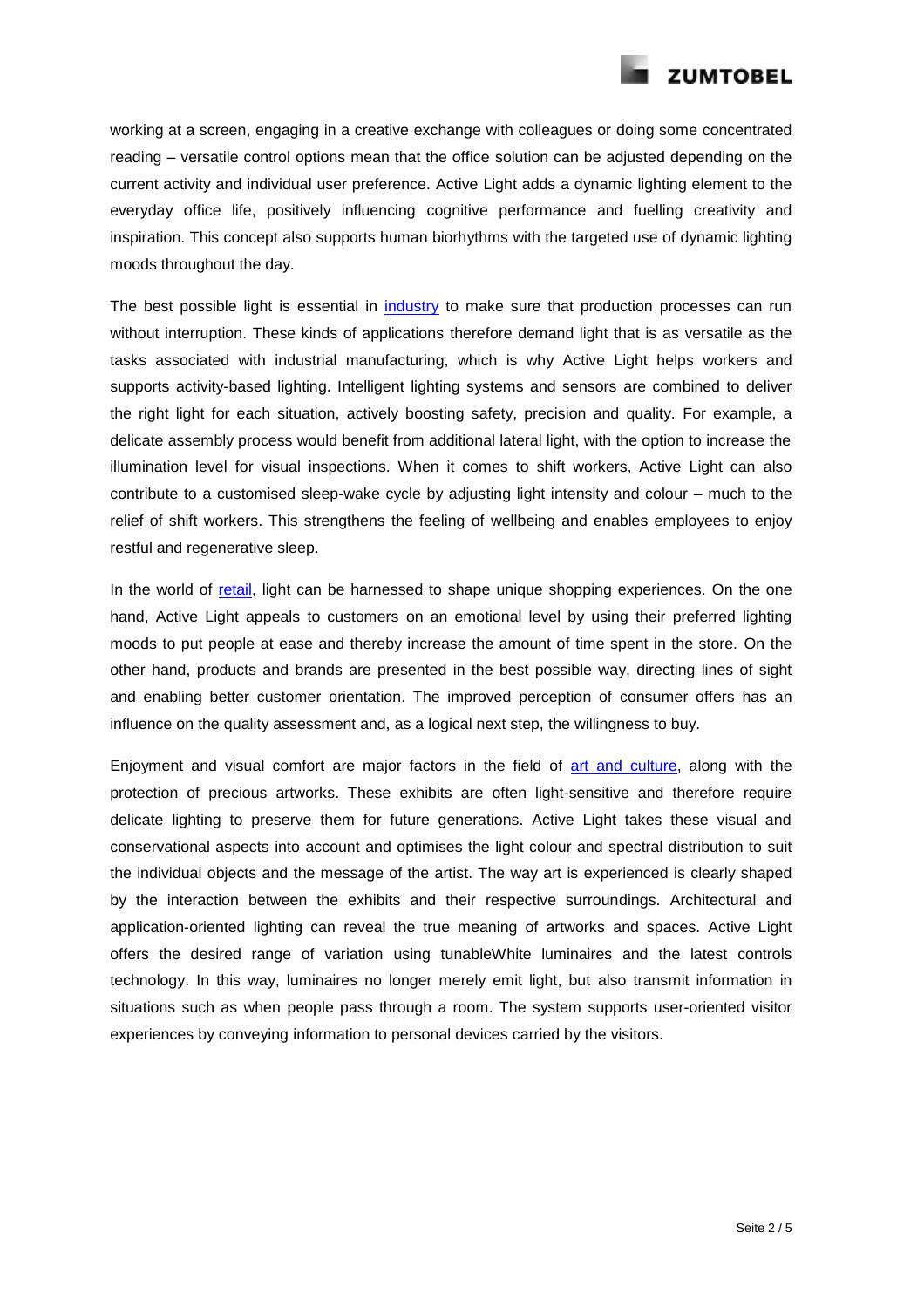

### **Image captions:**

(Photo credits: Zumtobel)



**Fig. 1:** Zumtobel will use a series of key applications to showcase the Active Light approach at Light + Building 2018 under the motto "Lights. Connectivity. Inspiration".



**Fig. 2:** Active Light in offices provides improved wellbeing by reflecting individual visual capacities and personal preferences in terms of light colour.



**Fig. 3:** Active Light uses intelligent lighting systems and sensors to deliver the right light for industry workers depending on the particular situation, helping to actively boost safety, precision and quality.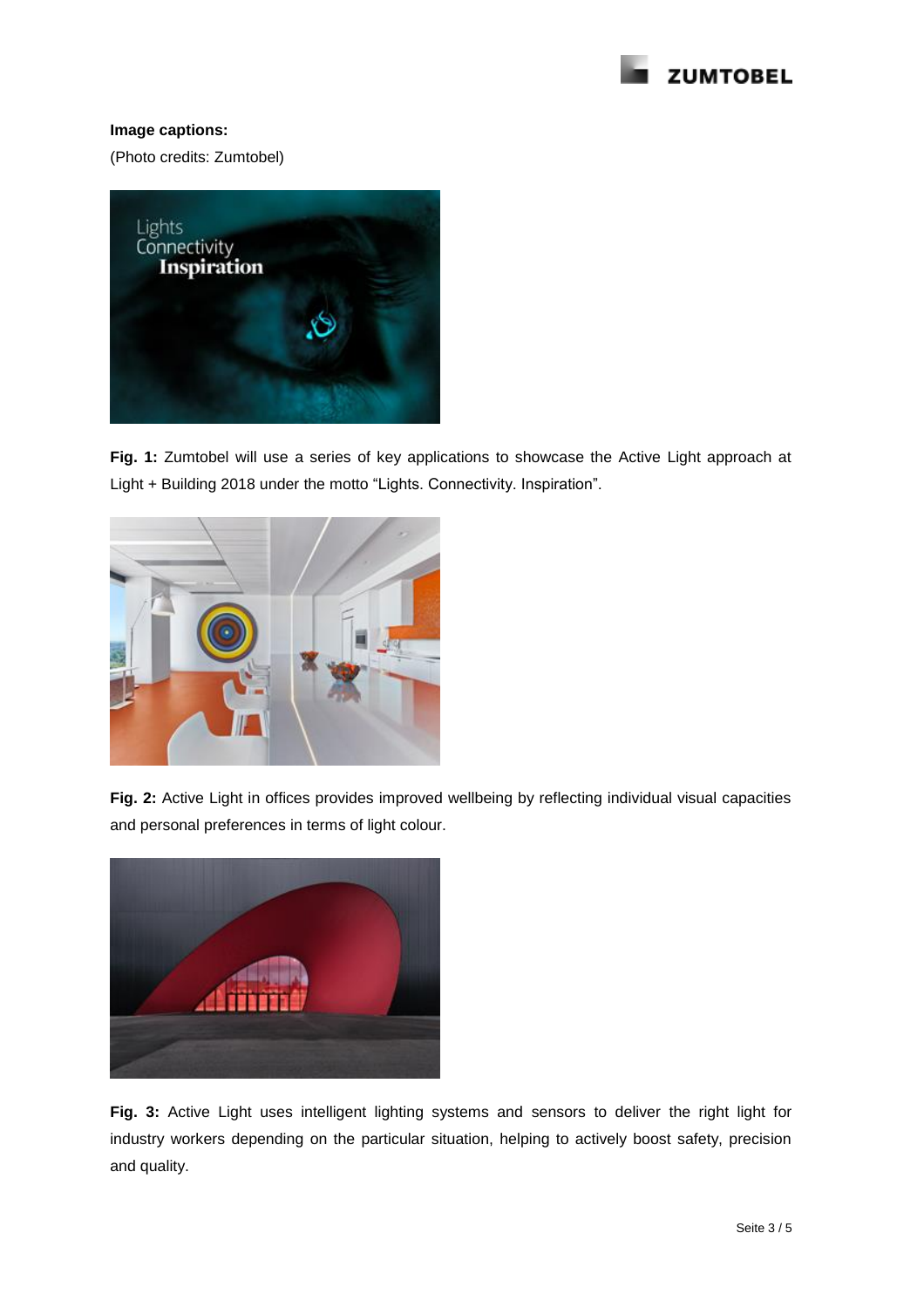



**Fig. 4:** Light can shape unique shopping experiences in the retail sector. Active Light increases the amount of time consumers spend in the store and guarantees the optimal presentation of products and brands.



**Fig. 5:** Active Light in the field of art and culture puts the focus on enjoyment and visual comfort, while also helping protect precious artworks.



Fig. 6: In line with the motto "Lights. Connectivity. Action", the Zumtobel Group will put the focus on the comprehensive service portfolio from the Zumtobel Group Services (ZGS) brand.